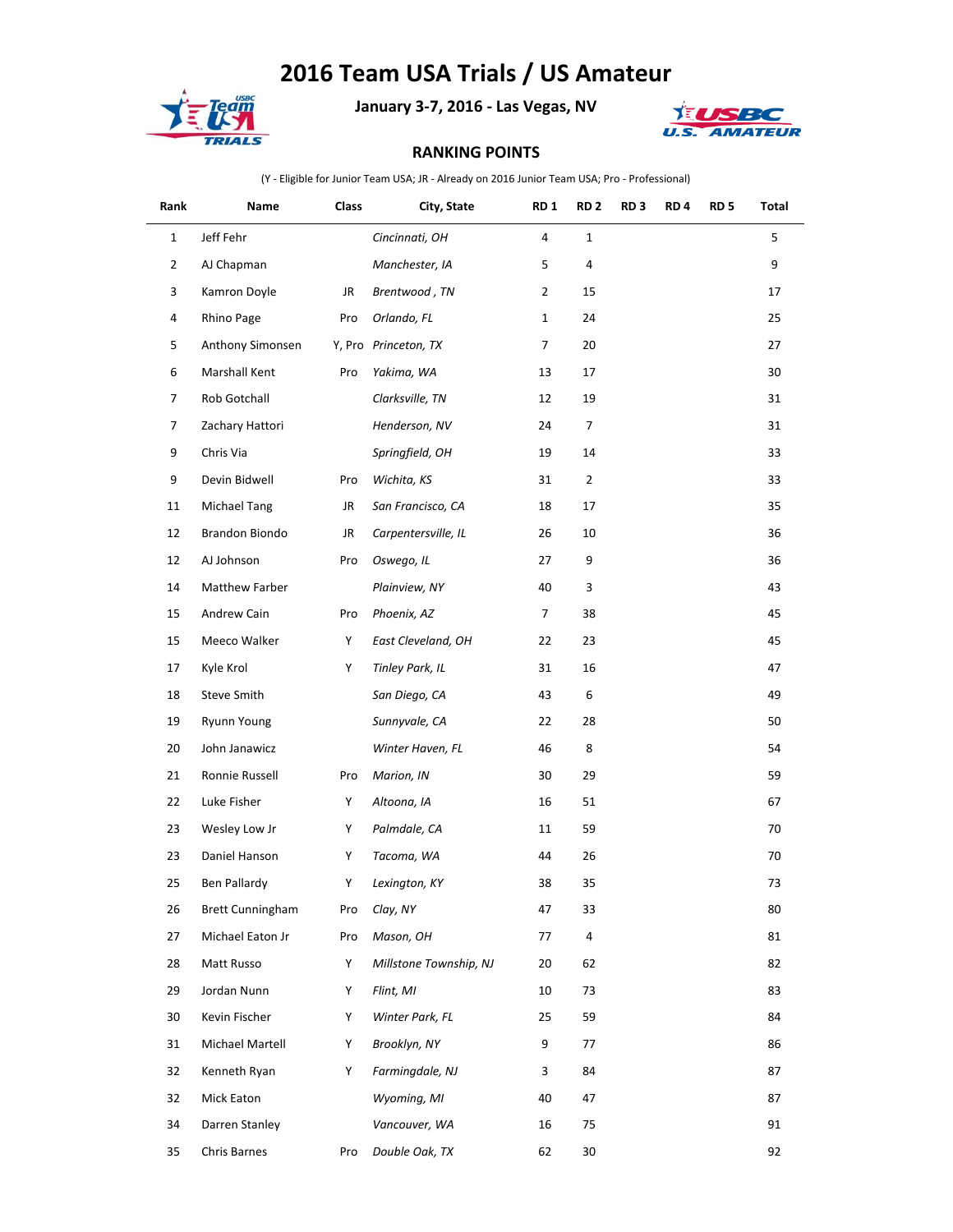| 35 | Nick Kruml                  |     | Downers Grove, IL     | 56  | 36  | 92  |
|----|-----------------------------|-----|-----------------------|-----|-----|-----|
| 37 | James Matthews              | Y   | Prattville, AL        | 56  | 37  | 93  |
| 38 | <b>Steve Novak</b>          |     | Bay City, MI          | 37  | 70  | 107 |
| 39 | Zeke Bayt                   |     | Henderson, NV         | 66  | 42  | 108 |
| 39 | Jake Provenzano             | Y   | Wichita, KS           | 82  | 26  | 108 |
| 41 | Peter Vergos                | Υ   | Apopka, FL            | 29  | 81  | 110 |
| 41 | Sergio Torres               | Y   | Henderson, NV         | 21  | 89  | 110 |
| 41 | <b>Briley Haugh</b>         | Y   | Faribault, MN         | 70  | 40  | 110 |
| 44 | DeeRonn Booker              |     | Anaheim, CA           | 89  | 22  | 111 |
| 45 | <b>Billy Goodman</b>        | Y   | O'Fallon, IL          | 51  | 61  | 112 |
| 46 | Andrew Heritage             | Y   | Beaverton, OR         | 62  | 58  | 120 |
| 47 | Joseph Grondin              | Y   | San Pedro, CA         | 38  | 83  | 121 |
| 48 | <b>Tyler Cortez Schenck</b> | JR  | Phoenix, AZ           | 91  | 31  | 122 |
| 48 | Chad Mee                    | JR  | Hamburg, NY           | 44  | 78  | 122 |
| 50 | Randy Cote                  |     | Red Rock, AZ          | 71  | 52  | 123 |
| 50 | Kyler McDonald              |     | Vandalia, OH          | 103 | 20  | 123 |
| 52 | Chris Colella               | Pro | Templeton, MA         | 52  | 72  | 124 |
| 53 | James Grago III             | Pro | Hampstead, NC         | 76  | 50  | 126 |
| 54 | Joe Gerencser               | Y   | Henderson, NV         | 52  | 75  | 127 |
| 55 | Jon Trzcinski               |     | Lake Wales, FL        | 47  | 81  | 128 |
| 56 | Andrew Anderson             | Y   | Holly, MI             | 33  | 96  | 129 |
| 57 | <b>Ryan Winters</b>         | Y   | Livonie, MI           | 61  | 69  | 130 |
| 58 | Charles Easton              |     | Sylvania, OH          | 100 | 32  | 132 |
| 59 | Franklin Snodgrass          |     | Sterling Heights, MI  | 85  | 49  | 134 |
| 60 | Anthony Naujokas            | Y   | Lake Ronkonkoma, NY   | 14  | 122 | 136 |
| 61 | Steven Lemke                |     | Nacogdoches, TX       | 91  | 46  | 137 |
| 62 | <b>Brandon Williams</b>     |     | Morgantown, WV        | 73  | 67  | 140 |
| 62 | Dallas Leong                |     | Las Vegas, NV         | 69  | 71  | 140 |
| 62 | Jacob Klein                 | Y   | East Islip, NY        | 77  | 63  | 140 |
| 65 | <b>Brad Miller</b>          | Pro | Maryland Heights, MO  | 6   | 135 | 141 |
| 66 | Sean Wilcox                 | Y   | Altamonte Springs, FL | 49  | 94  | 143 |
| 66 | <b>Brad Martin</b>          |     | Lees Summit, MO       | 27  | 116 | 143 |
| 68 | Antar Howard                | Y   | Kalamazoo, MI         | 102 | 42  | 144 |
| 69 | Richard Paul III            | Y   | Winton, CA            | 111 | 34  | 145 |
| 70 | Andrew Colon                |     | Zephrhills, FL        | 122 | 25  | 147 |
| 71 | Greg Young                  | Y   | Viera, FL             | 140 | 10  | 150 |
| 71 | Aaron Yuratovich            | Y   | Olathe, KS            | 137 | 13  | 150 |
| 73 | Jacques Kaune               |     | Oskaloosa, IA         | 42  | 110 | 152 |
| 74 | Jacob Kersten               | Y   | Clarkston, MI         | 73  | 80  | 153 |
| 74 | Vince Biondo                | Pro | Carpentersville, IL   | 143 | 10  | 153 |
| 76 | <b>Trent Mitchell</b>       |     | Chicago, IL           | 65  | 91  | 156 |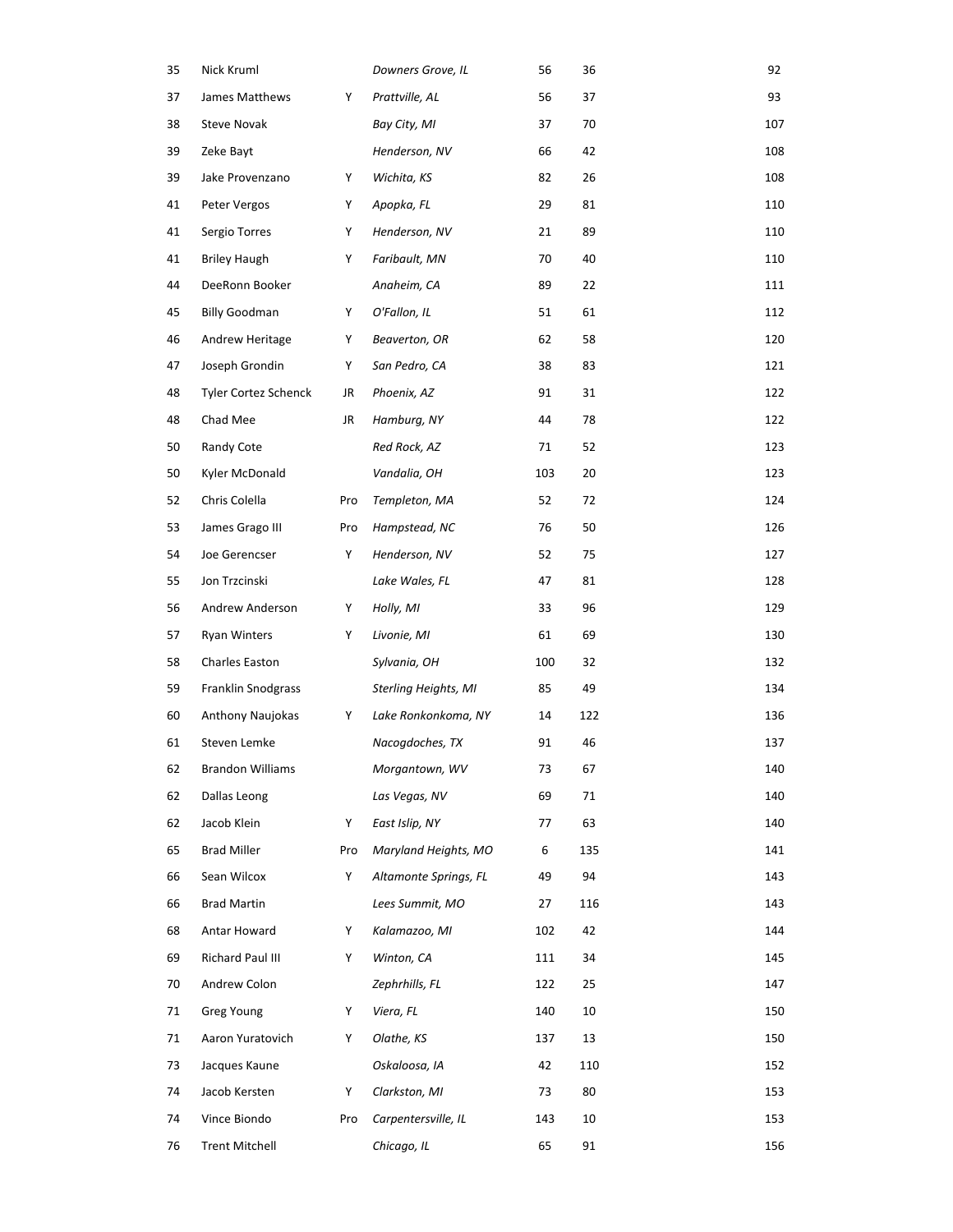| 77  | Dustin Zehner          | Y   | South Bend, IN          | 15  | 144 | 159 |
|-----|------------------------|-----|-------------------------|-----|-----|-----|
| 77  | <b>Gregory Tack</b>    | Y   | Port Murray, NJ         | 91  | 68  | 159 |
| 79  | Sam Cantrell           | Y   | Citrus Heights, CA      | 108 | 53  | 161 |
| 80  | Tom Hankey             | Y   | Great Barrnig, MA       | 36  | 126 | 162 |
| 80  | Matthew Diamond        | Y   | Centerville, OH         | 58  | 104 | 162 |
| 82  | Perry Crowell IV       | Pro | Hoquiam, WA             | 109 | 54  | 163 |
| 83  | Bryan Dragotta         |     | Selden, NY              | 91  | 73  | 164 |
| 84  | Richard (Ric) McCormic | Y   | Cincinnati, OH          | 126 | 39  | 165 |
| 85  | <b>Bryant Ezell</b>    | Y   | Fayettevile, AR         | 126 | 41  | 167 |
| 86  | Darren Tang            |     | San Francisco, CA       | 79  | 89  | 168 |
| 87  | Alexander Martin       | Y   | Smyrna, GA              | 55  | 118 | 173 |
| 87  | Nicholas Azumi         | Y   | Waipahu, HI             | 117 | 56  | 173 |
| 89  | Jake Rollins           | Y   | Glen Rock, NJ           | 35  | 139 | 174 |
| 90  | Dan Knowlton           |     | Dade City, FL           | 114 | 66  | 180 |
| 90  | Brian Monnette Jr.     | Υ   | Lakewood, WA            | 79  | 101 | 180 |
| 90  | George Duke            | Pro | Vidor, TX               | 60  | 120 | 180 |
| 93  | Aaron Turner           | Y   | Kenosha, WI             | 119 | 63  | 182 |
| 94  | Russ Oviatt            |     | Tempe, AZ               | 64  | 120 | 184 |
| 95  | Dakota Vostry          | Y   | Bolingbrook, IL         | 99  | 86  | 185 |
| 95  | Zach Brandt            | Y   | Kalamazoo, MI           | 54  | 131 | 185 |
| 97  | Andrew Olson           | Y   | Sun Prairie, WI         | 85  | 104 | 189 |
| 97  | Andrew Hall            | Y   | Westborough, MA         | 110 | 79  | 189 |
| 99  | Noel Vega              | Pro | New Gardens, NY         | 105 | 86  | 191 |
| 100 | Corben Etteldorf       |     | Las Vegas, NV           | 135 | 57  | 192 |
| 101 | Logan Williams         | Y   | Anchorage, AK           | 139 | 54  | 193 |
| 102 | Robert Altieri         |     | Vancouver, WA           | 152 | 42  | 194 |
| 103 | Jacob Mullen           | Y   | Bellingham, WA          | 96  | 101 | 197 |
| 104 | Ryan Ashby             |     | Mentor, OH              | 100 | 98  | 198 |
| 105 | Tristan Leyen          | Y   | Perry Hall, MD          | 66  | 133 | 199 |
| 106 | Harley Sweigart        | Y   | San Diego, CA           | 33  | 167 | 200 |
| 107 | Lucas Perdieu          | Y   | De Witt, IA             | 156 | 47  | 203 |
| 108 | Ronnie Fujita          | Y   | El Sorente, CA          | 162 | 42  | 204 |
| 108 | <b>Bradley Crouse</b>  | Y   | Nazareth, PA            | 96  | 108 | 204 |
| 108 | Kevin Bienko           | Y   | Kenmore, NY             | 73  | 131 | 204 |
| 111 | Thomas Grunwald        | Y   | Astoria, NY             | 95  | 111 | 206 |
| 112 | Alex Aguirre           | Y   | Tracy, CA               | 103 | 104 | 207 |
| 113 | Thomas Frost           | Y   | O Fallon, IL            | 116 | 93  | 209 |
| 114 | Phill Breitbach        |     | Dubuque, IA             | 98  | 113 | 211 |
| 114 | <b>Teagan Smale</b>    | Y   | <b>Boulder City, NV</b> | 72  | 139 | 211 |
| 116 | Kristian Sieradzki     | Y   | Seminole, FL            | 50  | 163 | 213 |
| 117 | Mason Yamada           | Y   | Kenai, AK               | 125 | 91  | 216 |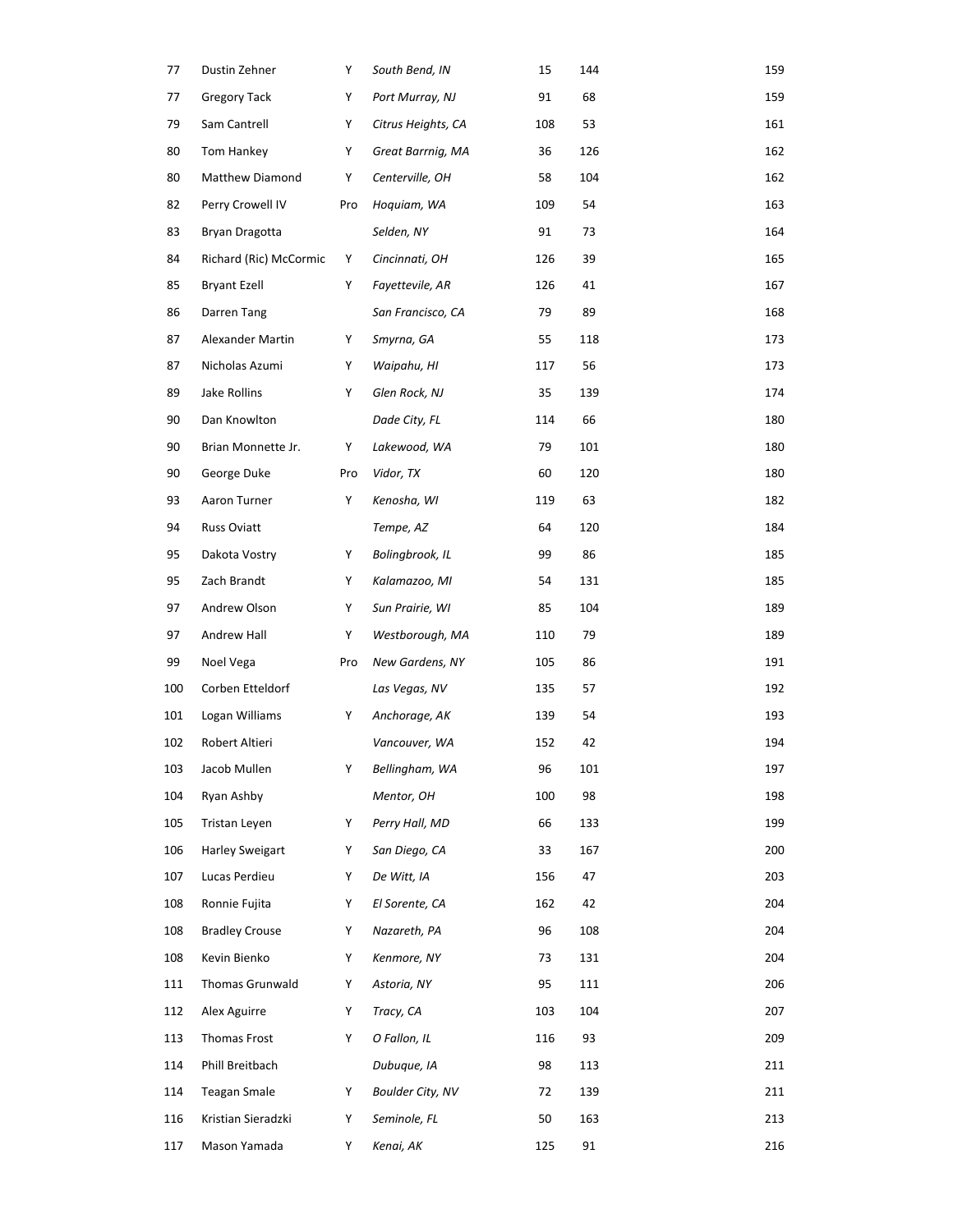| 117 | Mark Curtis             |   | Torrance, CA            | 151 | 65  | 216 |
|-----|-------------------------|---|-------------------------|-----|-----|-----|
| 119 | <b>Bryan Eaton</b>      |   | Wyoming, MI             | 130 | 88  | 218 |
| 120 | Alex Glinski            | Y | Linfield, PA            | 105 | 116 | 221 |
| 121 | Micah McCracken         | Y | Fort Worth, TX          | 124 | 100 | 224 |
| 122 | Daniel Kimmer           | Υ | Monticello, MN          | 59  | 168 | 227 |
| 123 | Nick Pate               |   | Inver Grove Heights, MN | 82  | 146 | 228 |
| 124 | <b>Brandon Wanders</b>  | Y | Trabuco Canyon, CA      | 79  | 151 | 230 |
| 125 | Alex George             | Y | Wichita, KS             | 120 | 112 | 232 |
| 125 | Jack Celmer             | Y | Wernersville, PA        | 131 | 101 | 232 |
| 125 | Eric Erb                | Y | Gap, PA                 | 90  | 142 | 232 |
| 128 | Kyle Hayes              | Y | Macomb, MI              | 136 | 97  | 233 |
| 129 | Casey Cohagan           | Υ | Fairport Harbor, OH     | 66  | 171 | 237 |
| 129 | Sebastian Steele        | Y | Apopka, FL              | 129 | 108 | 237 |
| 131 | Terrance (TJ) Rock      | Y | Henderson, NV           | 148 | 94  | 242 |
| 131 | Jeffrey Bartos          |   | Palatine, IL            | 157 | 85  | 242 |
| 133 | Joshua Rondino          | Y | Lilburn, GA             | 115 | 128 | 243 |
| 134 | Tommie McNeal           | Y | Burien, WA              | 85  | 159 | 244 |
| 135 | Anthony Schanen         | Y | Glendale, CA            | 82  | 165 | 247 |
| 136 | Joshua Pate             | Y | Inver Grove Heights, MN | 113 | 137 | 250 |
| 137 | Nicholas Pollak         | Y | Las Vegas, NV           | 107 | 144 | 251 |
| 137 | David McGowan           |   | Ringgold, GA            | 132 | 119 | 251 |
| 139 | Jaxon Helland           | Y | Mound, MN               | 128 | 126 | 254 |
| 140 | Edwin Baradas           | Y | Roseville, CA           | 120 | 137 | 257 |
| 140 | Jacob Gill              |   | Albuquerque, NM         | 88  | 169 | 257 |
| 142 | Andrew Letscher         | Y | Canfield, OH            | 159 | 104 | 263 |
| 143 | Darwin Wimer            |   | Mesquite, NV            | 112 | 155 | 267 |
| 144 | Jacob Fukuyama          |   | Aiea, HI                | 169 | 99  | 268 |
| 145 | Joshua Franz            |   | Lees Summit, MO         | 145 | 124 | 269 |
| 146 | Brennan Haugh           | Y | Faribault, MN           | 133 | 139 | 272 |
| 147 | Josh Mullen             |   | Bellingham, WA          | 117 | 159 | 276 |
| 148 | Donovan Thomas          | Y | Longmont, CO            | 148 | 130 | 278 |
| 149 | Raymond Young           | Y | Monticello, MN          | 122 | 157 | 279 |
| 150 | Mark Hugelmaier         |   | Redlands, CA            | 166 | 114 | 280 |
| 151 | Justin Zwaschka         |   | Bel Aire, KS            | 152 | 129 | 281 |
| 152 | Joesph Yant             | Y | St. Anthony, MN         | 137 | 146 | 283 |
| 153 | <b>Tyler Gromlovits</b> | Y | Junction City, KS       | 161 | 123 | 284 |
| 154 | Zachary Vitelli         | Υ | Annandale, NJ           | 171 | 114 | 285 |
| 155 | Nicholas Alford         |   | Moreno Valley, CA       | 152 | 136 | 288 |
| 156 | Logan Langer            | Y | Owatonna, MN            | 142 | 149 | 291 |
| 157 | Austin Aude             | Y | Lincoln, NE             | 167 | 125 | 292 |
| 158 | Alex Blaisdell          |   | Champlin, MN            | 147 | 146 | 293 |